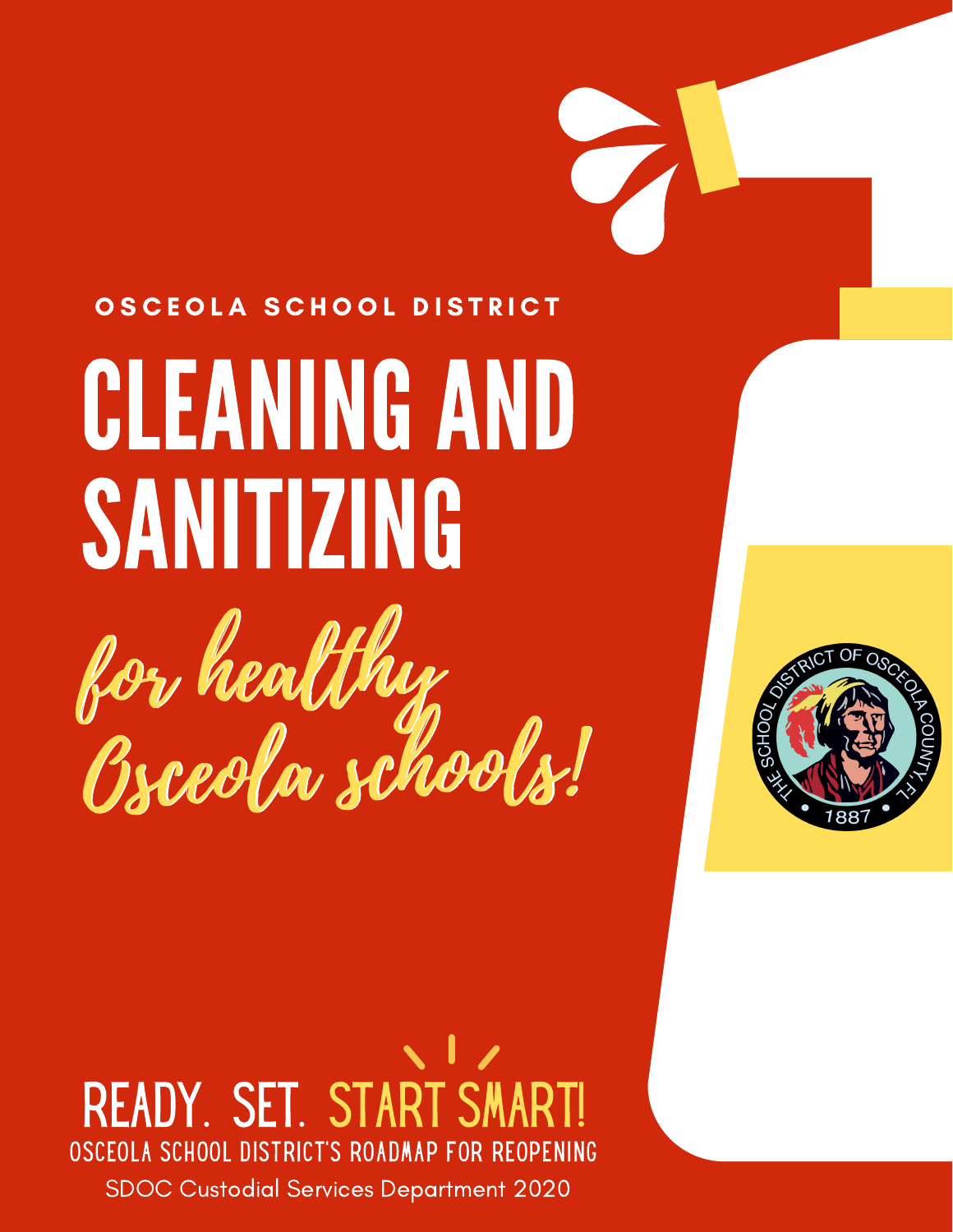**The mission of the Custodial Services Department is to ensure that all district schools and sites are safe, clean and well maintained to provide a positive environment to work and learn for all students, staff and visitors.** 

#### **Three Stages of Infection Control:**

- **1. Personal Hygiene:** Hand and respirator hygiene, to include cough and sneezing etiquette are key in the personal hygiene stage. Personal hygiene helps reduce the spread of various types of infectious diseases. This infection control method involves facilitating an education program on hand hygiene that teaches and requires frequent hand washing and proper cough and sneezing procedures.
- **2. Cleaning for Microbe Control:** Comprehensive cleaning programs that use district approved cleaning solutions, products, updated tools and technologies used to help control the spread of infectious disease. This method involves frequent cleaning of high touch areas with the district approved detergent and microfiber cloth. This method will assist in removing the majority of the microbes and conditions needed to survive on most surfaces to an acceptable level.
- **3. Disinfecting and Sanitizing for Microbe Control:** This method of infectious control involves a directed disinfection and sanitizing program, designed to address the high-risk areas and hazards. This method will include a deep cleaning followed by the use of electrostatic sprayer disinfection.

#### **Common "high-touch" surface in schools**

High-touch surfaces are those that are frequently touched by a variety of different person's hands. A surface that is touched daily by only one person is not to be considered a high-touch surface. Examples of high-touch surfaces include:

- Shared computer keyboards and mouse
- Shared music instruments and keyboards
- Doorknobs, push bars, handrails, light switches and elevator buttons
- Faucet handles, toilet handles, towel dispensers and hand dryers
- School bus rails, doors and seatbelts
- Handles on coffee pots, microwave doors, refrigerator doors
- Vending machines

#### **Common "high-risk" areas in schools**

Some areas of the school building are of greater concern for possible transmission of disease because there is an increased likelihood of skin-to-skin or object-to-mouth contact. These areas include but are not only limited to:

- Athletic departments such as gym mats, exercise equipment, shower and locker rooms
- Kitchen, break rooms and cafeterias
- Clinics
- Childcare rooms and centers
- Restrooms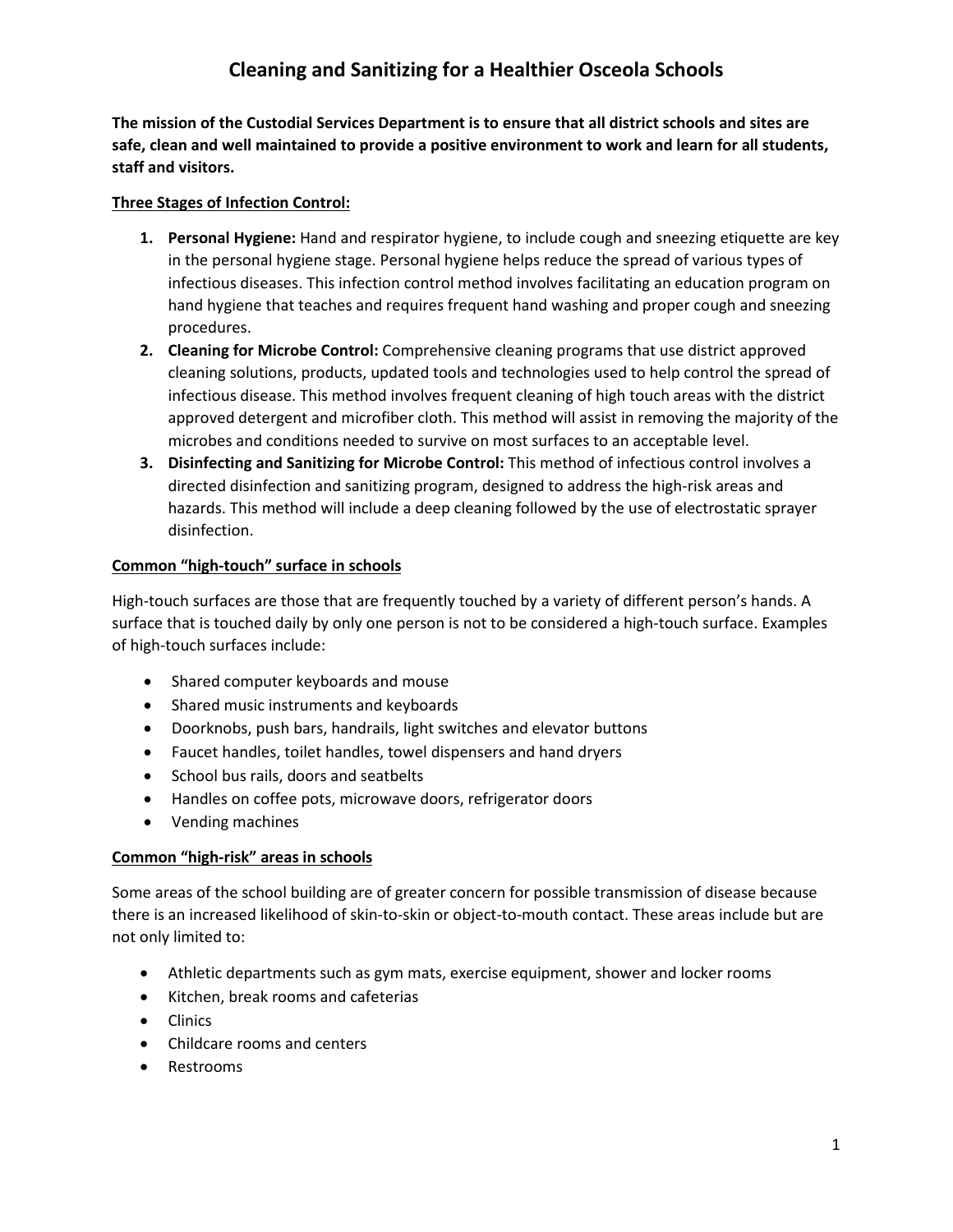#### **How to break the chain of infection?**

- **1. Frequent handwashing** will reduce the opportunity for microbes to enter the body and reduce the spread to others, through surfaces and objects.
- **2. Respiratory hygiene (**cough and sneeze etiquette) is recommended to control infection. The CDC recommends the covering of nose and mouth with a tissue when coughing or sneezing. If a tissue is not available, coughing into the elbow is an alternative measure. The use of a tissue or other item for coughing and sneezing is meant to capture the droplets and be able to dispose of them.
- **3. Frequent and proper cleaning** of high-risk, high-touch surfaces with the proper disinfectants and equipment removes microbes on surfaces and eliminates the conditions that some microbes need to survive.
- 4. **Sanitizing** processes are used to reduce but not necessarily eliminate microorganisms from surfaces to levels considered safe as determined by public health codes or regulations. It can reduce the transmission of some diseases on nonporous surfaces under the right conditions. **Sanitizing is required by regulation in food service areas and in childcare centers.**
- 5. **Disinfection** process is used to kill or irreversibly inactivates microbes present on a nonporous surface. Disinfectants are registered by the EPA as pesticides and are used to destroy or suppress the growth of harmful microorganisms on surfaces. Disinfectants accomplish this by breaking down the microbes' cell walls or by otherwise deactivating them.

When there is an outbreak of an infectious disease and the surface is touched by a variety of hands, the frequency of cleaning will need to be increased.

### **Staff and Frequency of Cleaning**

#### **Throughout the Day**

Typically, the following staff members perform sanitization/disinfection task that are required by law.

- Nurses- disinfect after the use of equipment and in between patient visits.
- Food service- sanitize as part of the food preparation and clean-up routine.
- Preschool/ESE teachers and staff- use antimicrobials after diapering and for mouthed toys.
- Athletic departments- use antimicrobials on mats and other contact equipment.
- Custodial staff- sanitize/disinfect door handles, hand railings, light switches, water fountains, elevator buttons and restroom areas.

#### **Special Events**

Staff members perform sanitization/disinfection task that are required

- Nurses- blood spill, vomit
- Food service- blood spill
- Preschool/classroom teachers and staff- blood spill, toileting accidents and vomit
- Custodial staff- blood spill, toileting accidents and vomit
- Bus drivers- blood spill, toileting accidents and vomit
- Athletics- blood spill, toileting accidents and vomit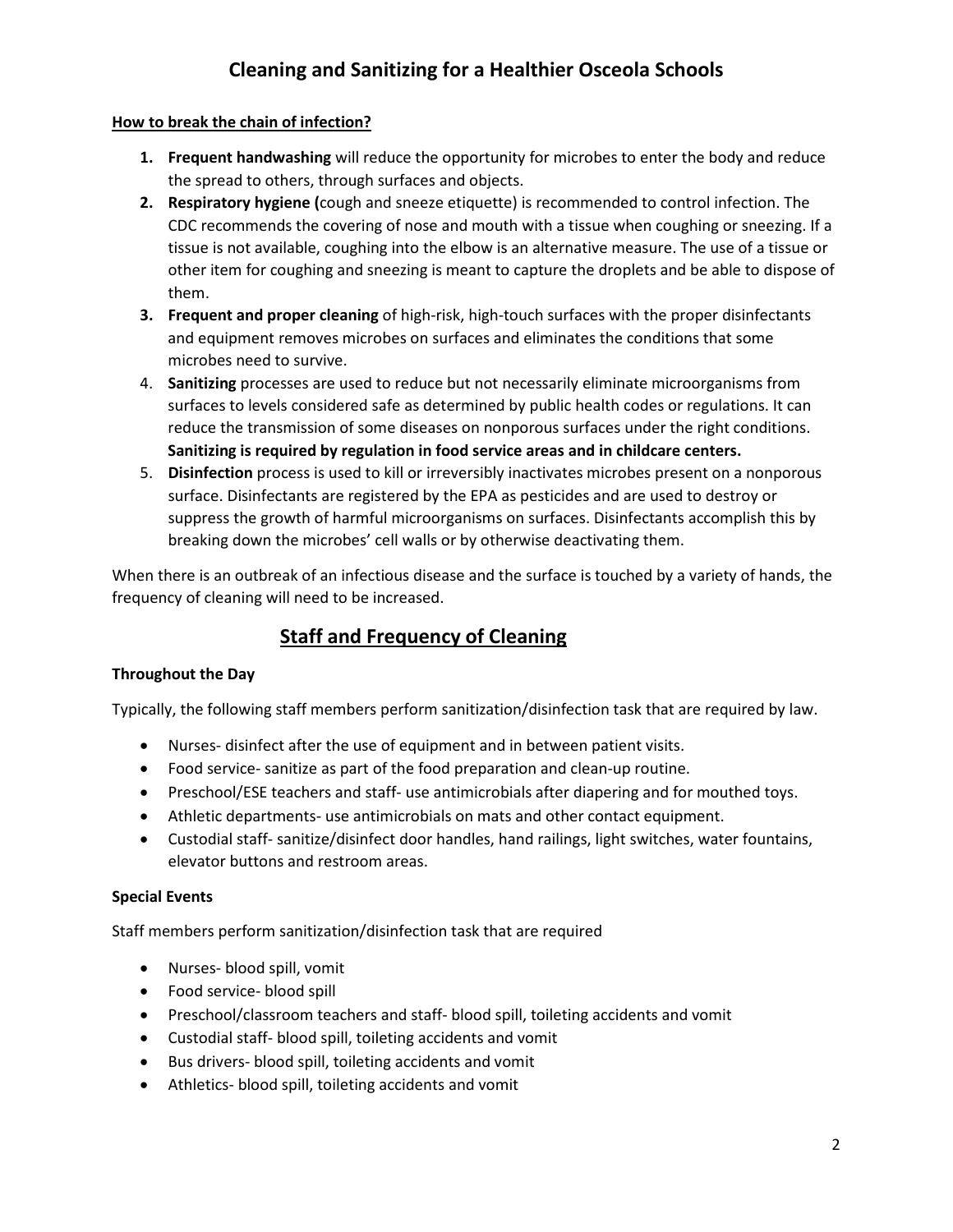#### **Safe Use Practices: Using EPA Approved Disinfectant**

**Work-Practice Recommendations:**

- **Protect workers:** Spray, wipe or squirt the products on cloths and mops whenever possible instead of spraying them into the air directly. When the disinfectant is sprayed onto a hard surface, the mist can bounce back directly into the face. Always use disinfectants with the recommended PPE and adequate ventilation. Make sure the facility's heating, ventilating and air conditioning systems are operating when the disinfecting tasks are performed.
- **Protect building occupants:** Minimize exposure (of product vapors or residue) to building occupants when selecting the application process and performing the disinfecting. Although some activities need to be conducted while school is in session, tasks that only need to be done once a day should be scheduled after students, teachers and other personnel leave.
- **Reduce quantity:** When applying the disinfectant, use the smallest amount possible of disinfectant as recommended by the manufacturer to obtain the desired level of microbe control. More is not necessarily better; it may be more hazardous and creates waste.
- **Allow 10 minutes dwell time for disinfectant to react with the microbes to kill them:** Follow label directions to determine the time required for the disinfectant to be wet on the surface and in contact with microbes. **Rinse all high-touch area if the product label requires this step**.

## **Step-by-Step Cleaning Procedures**

#### **Restroom Procedure**

- Use the appropriate PPE. Gloves and mask should be worn while working.
- Set up wet floor signs.
- Go through the restroom and gather any large debris from the floor and check the toilets for any leaks while flushing everything. While checking for debris, look for any signs of vandalism (graffiti) or suspicious activity. Report any threats or suspicious items to the proper administrator.
- Empty trash cans or remove the lines if they are soiled. Never reach in the can, always dump out. Wipe the outside of the can and replace the liners as needed.
- Clean out all the sanitary napkin receptacles from the girl's restroom.
- Using the Kaivac machine on the low-pressure setting and the chemical switch set to the appropriate position. Begin spraying from the top of the partitions down, starting at the far end of the restroom and working back towards the machine.
- Everything should be covered include door latches and soap dispensers.
- Be careful when there are hand dryers in the restroom as they have electrical connections.
- While this is the dwelling time (10 minutes) restock toilet paper and paper toilets. Reline the sanitary napkin receptacles, remove all graffiti, restock the soap and check ceiling for anything that should not be there.
- After the dwell time has expired use the Kaivac machine on high-pressure to wash everything to the floor. Spray from the top down and move away from the wall to avoid slashing the baseboard with dirty water.
- When everything is rinsed, use the Keivac to vacuum up the water.
- Clean the mirrors with glass cleaner and turn off the lights. Wiping the switch with pretreated microfiber towel.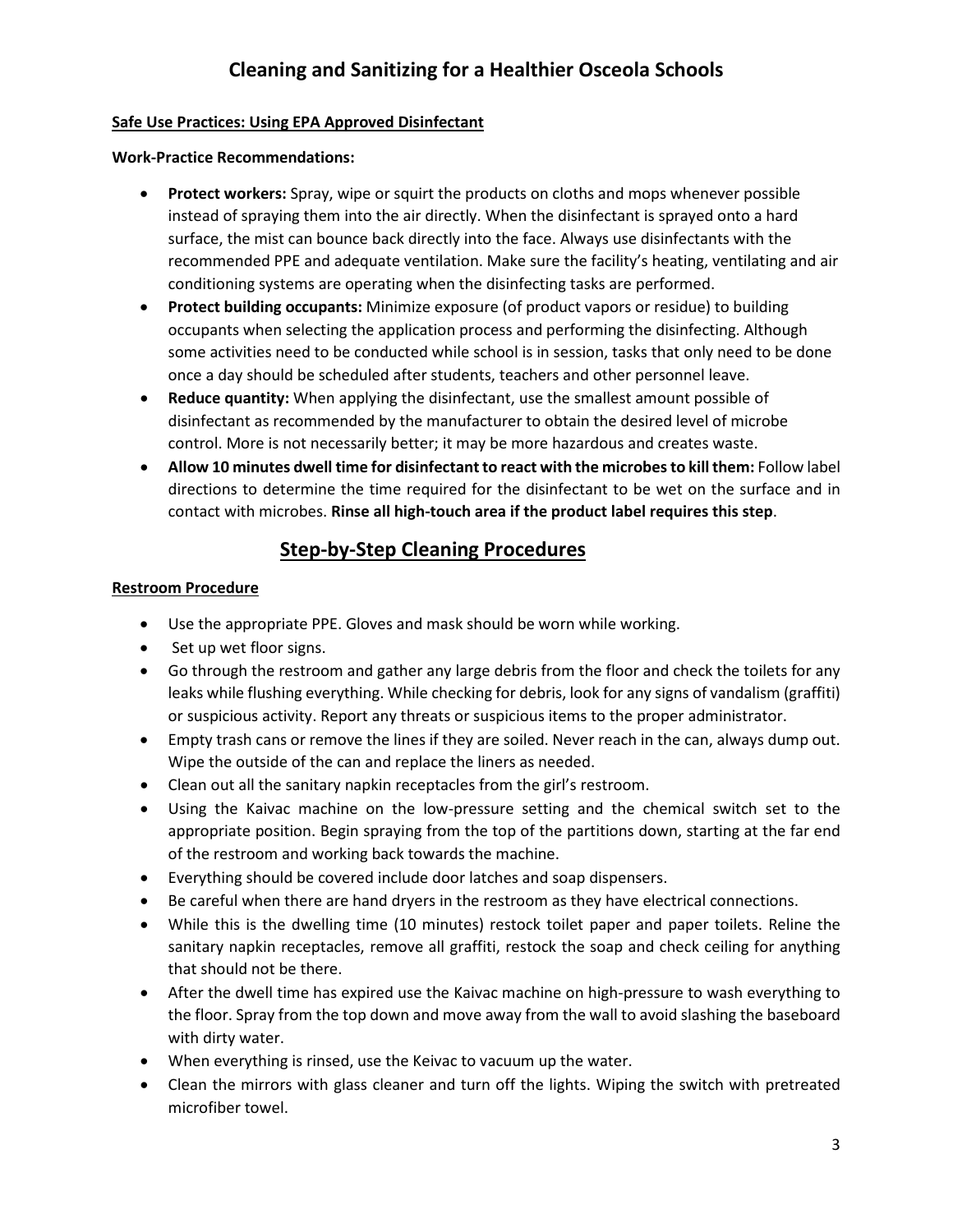• Empty the dirty water in the Keivac and rinse the recovery tank before storing it for the night.

#### **Classroom Procedure**

- Use the appropriate PPE. Gloves and mask should be worn while working.
- Enter the classroom, walking around gathering the large debris from the floor while noting if there are any maintenance related items or suspicious items that should be documented. (i.e. lights that are out, wet ceiling tiles, paint or flooring issues and etc.)
- Sanitize/disinfect tables, desk and all high-touch surfaces to include chairs and counters. A pretreated microfiber towel will be used and allow to dwell.
- Move to sanitizing/disinfecting other high-touch surfaces, to include but not limited to phones, doors, door handles and jams.
- Empty trash cans or remove the lines if they are soiled. Never reach in the can, always dump out. Wipe the outside of the can and replace the liners as needed.
- Dust mop or vacuum floor, wet mop and sanitize as needed.
- As you leave the classroom disinfect the light switches and door handle before locking the door and moving to the next room.

#### **Locker rooms Procedure**

- Use the appropriate PPE. Gloves and mask should be worn while working.
- As you enter the locker room, clear the floor of large debris and put any loose articles of clothing in a single location near the coach's office. While checking for debris, look for any signs of vandalism (graffiti) or suspicious activity. Report any threats or suspicious items to the proper administrator.
- Empty trash cans or remove the liners if they are soiled. Never reach in the can, always dump out. Wipe the outside of the can and replace the liners as needed.
- Clean out all the sanitary napkin receptacles from the girl's locker rooms.
- Using the Kaivac machine on the low-pressure setting and the chemical switch set to the appropriate position. Begin spraying from the top of the partitions down, starting at the far end of the locker room and working back towards the machine.
- Everything should be covered include door latches and soap dispensers.
- Be careful when there are hand dryers in the locker room as they have electrical connections.
- While this is the dwelling time (10 minutes) restock toilet paper and paper toilets. Reline the sanitary napkin receptacles, remove all graffiti, restock the soap and check ceiling for anything that should not be there.
- After the dwell time has expired use the Kaivac machine on high-pressure to wash everything to the floor. Spray from the top down and move away from the wall to avoid slashing the baseboard with dirty water.
- When everything is rinsed, use the Keivac to vacuum up the water.
- Clean the mirrors with glass cleaner and turn off the lights. Wiping the switch with pretreated microfiber towel.
- Empty the dirty water in the Keivac and rinse the recovery tank before storing it for the night.
- Maintenance task should be noted as well since these areas are typically locations of high abuse.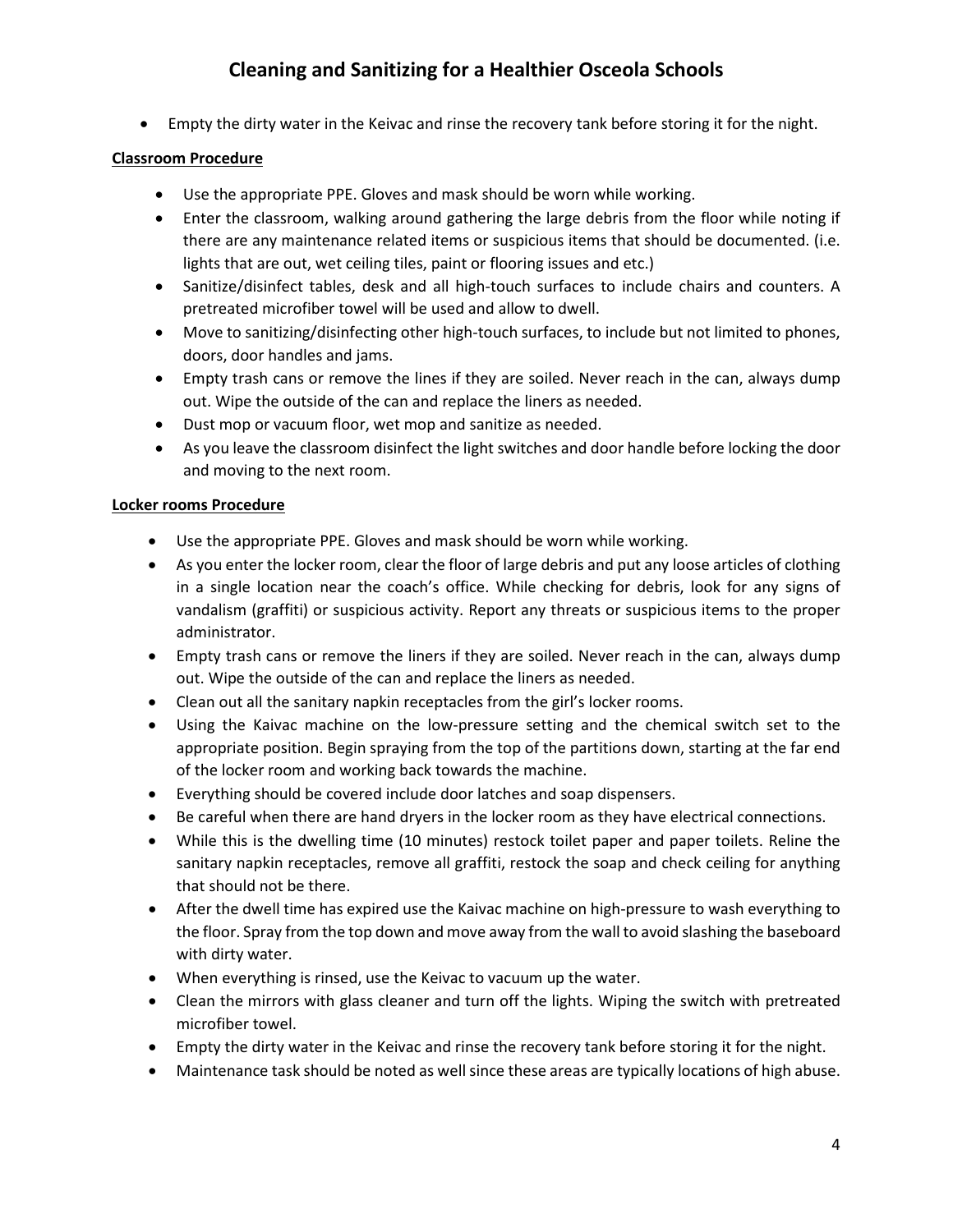#### **Clinics Procedures**

- Use the appropriate PPE. Gloves and mask should be worn while working.
- Since this is an area that has the high likelihood of BBP (Blood Borne Pathogens) it is important to use the proper PPE while cleaning the clinic (*See previous bullet point*)
- Enter the clinic walking through and gather any large debris from the floor and check the toilets for any leaks while flushing everything. While checking for debris, look for any signs of vandalism (graffiti) or suspicious activity. Report any threats or suspicious items to the proper administrator.
- Clean out all the sanitary napkin receptacles from the girl's restroom.
- Using the Kaivac machine on the low-pressure setting and the chemical switch set to the appropriate position. Begin spraying from the top of the partitions down, starting at the far end of the restroom and working back towards the machine.
- Everything should be covered include door latches and soap dispensers.
- Be careful when there are hand dryers in the restroom as they have electrical connections.
- While this is the dwelling time (10 minutes) restock toilet paper and paper toilets. Reline the sanitary napkin receptacles, remove all graffiti, restock the soap and check ceiling for anything that should not be there.
- After the dwell time has expired use the Kaivac machine on high-pressure to wash everything to the floor. Spray from the top down and move away from the wall to avoid slashing the baseboard with dirty water.
- When everything is rinsed, use the Keivac to vacuum up the water.
- Clean the mirrors with glass cleaner and turn off the lights. Wiping the switch with pretreated microfiber towel.
- The cots and high-touch surfaces should all be disinfected as well as the walls near the cots.
- Mop the floor daily.
- Disinfect all high-touch surfaces, to include but not limited to phones, doors, glass windows, door handles and jams.
- Empty trash cans or remove the lines if they are soiled. Never reach in the can, always dump out. Wipe the outside of the can and replace the liners as needed.

#### **Sanitizing and Disinfecting in Response to Covid-19 Procedures**

#### **Covid-19 Response Deep-Cleaning before Occupancy**

- Use the appropriate PPE. Gloves and mask should be worn while working.
- Sanitize all doors, door handles and jams. Disinfect with SDOC approved disinfectants ZD-3 and ZD-5, allowing the dwell time to expire.
- Sanitize all walls, light switches and fixtures of high-touch areas. Disinfect with SDOC approved disinfectants ZD-3 and ZD-5, allowing the dwell time to expire.
- Disinfect all computer keyboards, mouse, screens and other electronic devises use for instruction by using SDOC approved disinfectants ZD-3 and ZD-5 treated microfiber towel, allowing the dwell time to expire.
- Disinfect all restrooms and locker rooms with the Kaivac machine while using SDOC approved disinfectants ZD-3 and ZD-5, allowing the dwell time to expire. Following all restroom and locker room cleaning procedures.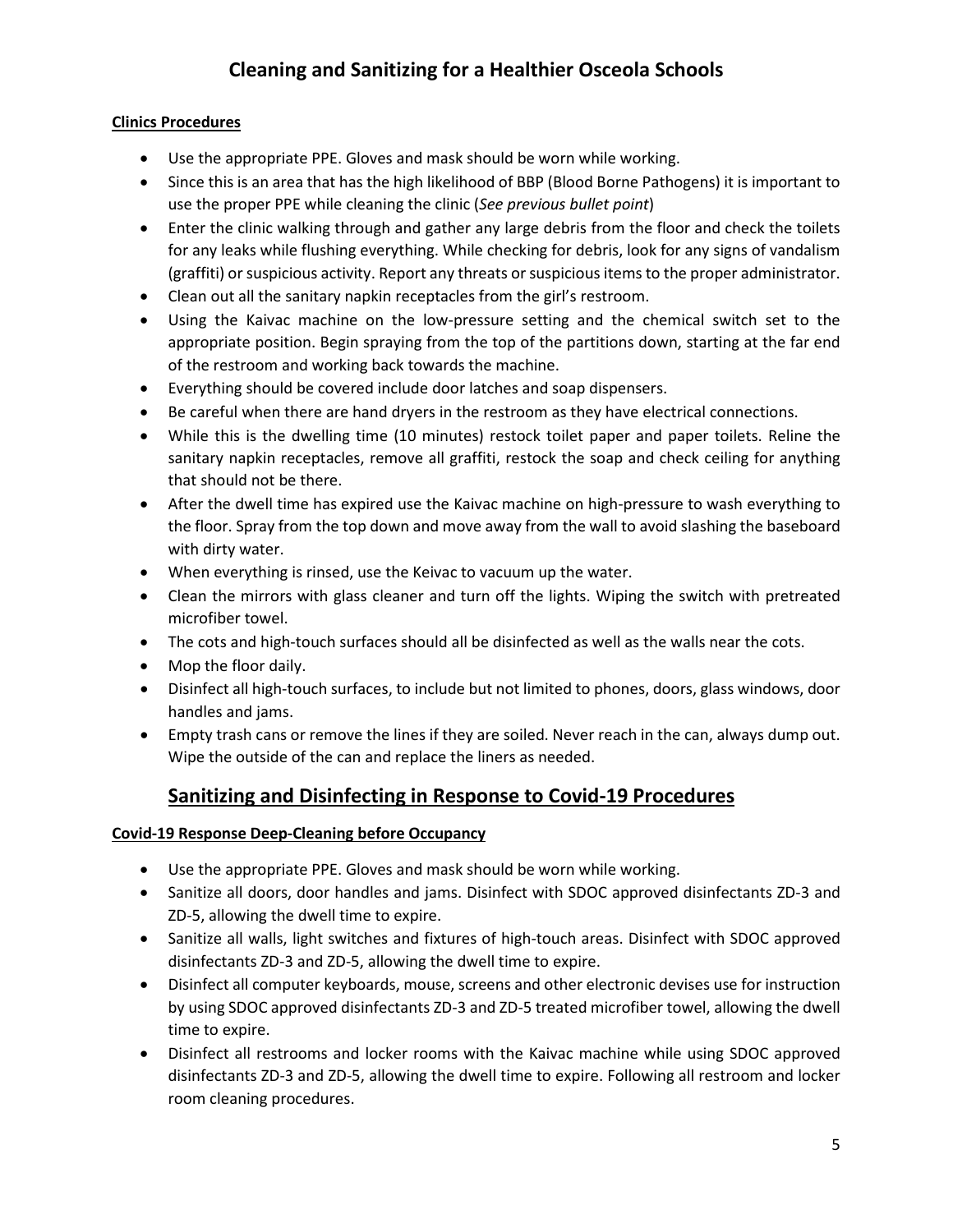- Disinfect all phones, keypads and other electronic devises use by using SDOC approved disinfectants ZD-3 and ZD-5 treated microfiber towel, allowing the dwell time to expire.
- Disinfect stairwells with the Keivac machine while using SODC approved disinfectants ZD-3 and ZD-5, allowing the dwell time to expire.
- Disinfect all gym bleachers, equipment and padding (floor and wall) by using SDOC approved disinfectants ZD-3 and ZD-5, allowing dwell time to expire.
- Disinfect all elevator buttons and walls, while using SDOC approved disinfectants ZD\_3 and ZD-5, allowing dwell time to expire.
- Disinfect the water fountains buttons and splash guards by using SDOC approved disinfectants ZD\_3 and ZD-5, allowing dwell time to expire. Rinse with water after wiped down.
- Use Electrostatic Sprayers with SDOC approved disinfectant after the deep cleaning has occurred.

#### **Daily Cleaning Measures with Covid-19 Guidelines**

- Staff is to sanitize progressively during the schools operation hours in high-touch areas and surfaces, including but not limited to door handles, phones, panic bars, railings and light switches. Check hand soup, paper towel and sanitizer dispensers.
- Disinfect all door handles, panic bars, railings and light switches, by using SDOC approved disinfectants ZD-3 and ZD-5 treated microfiber towel, allowing the dwell time to expire.
- Auto scrub or mop hard surface floors with all-purpose clearers.
- Disinfect all clinics, bathrooms, classrooms, childcare and athletic areas by SDOC custodial standards. Disinfectant will use of SODC approved disinfectants ZD-3 and ZD-5, allowing the dwell time to expire.
- Disinfect the water fountains buttons and splash guards by using SDOC approved disinfectants ZD\_3 and ZD-5, allowing dwell time to expire. Rinse with water after wiped down.
- Disinfect all hard surfaces furniture. Disinfect with SDOC approved disinfectants ZD-3 and ZD-5, allowing the dwell time to expire.
- Wipe all shared computer keyboards, mice and other electronic devices (printers/copiers) by using SDOC approved disinfectants ZD-3 and ZD-5 treated microfiber towel.
- Disinfect all shared phones, keypads and handsets use by using SDOC approved disinfectants ZD-3 and ZD-5 treated microfiber towel.
- Disinfect all gym equipment and padding (floor and wall) by using SDOC approved disinfectants ZD-3 and ZD-5.

#### **Sanitizing and Disinfecting per CDC Guideline when Positive Case Occurs**

- Close areas used by the person who is sick, immediately. Place signs restricting access.
- Contact District Safety, Security and Emergency Management for further direction.
- Open outside doors and windows, using ventilating fans to increase air circulation in the area.
- Clean and disinfect all areas used by the person, following procedures **Covid-19 Response Deep-Cleaning before Occupancy.**
- Once the area has been appropriately disinfected, the area can be reopened for use.
- Students/staff without close contact with the person who is sick can return to school/work immediately after disinfection.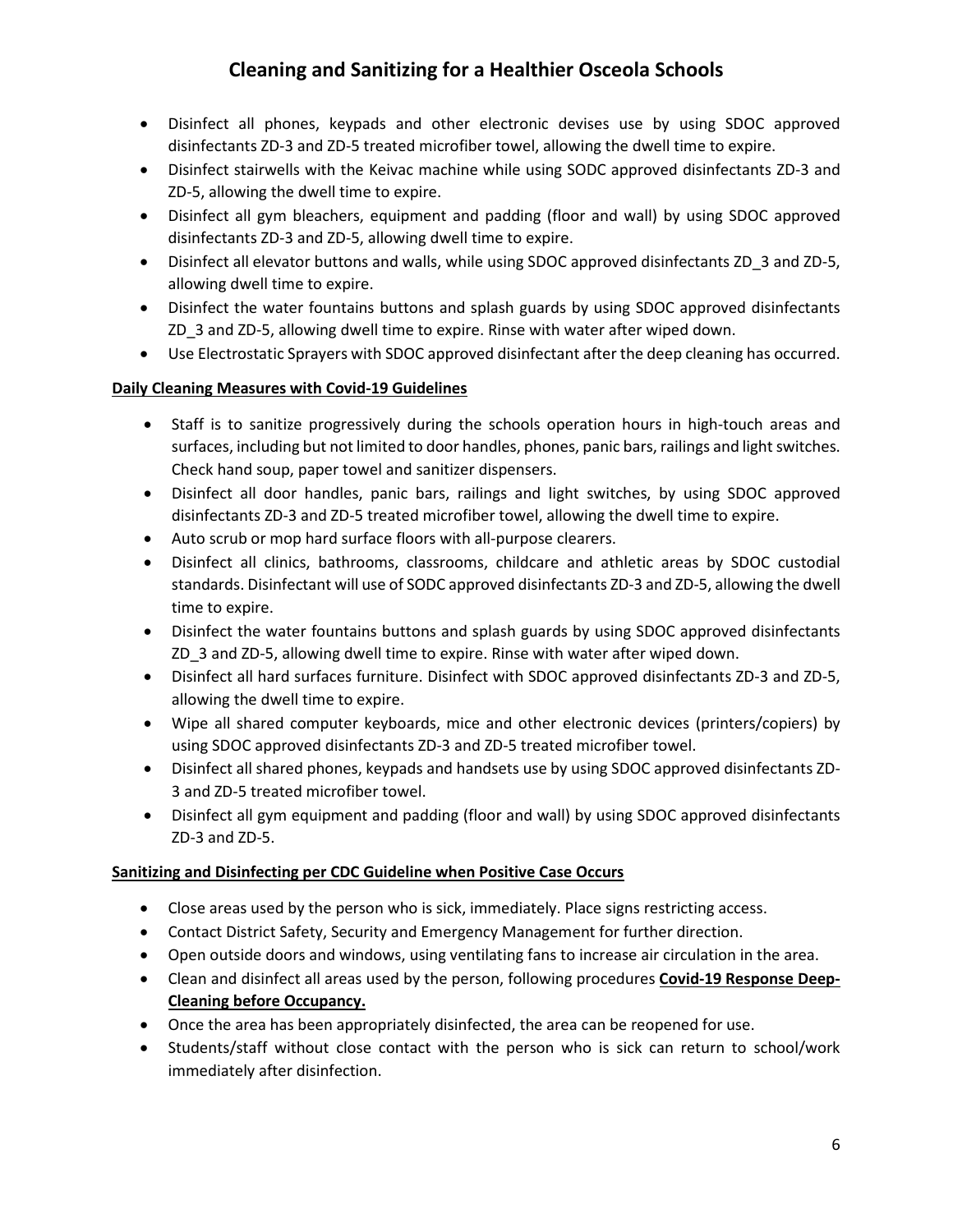- If more than 7 days since the person who is sick visited or used the facility, additional cleaning and disinfection is not necessary.
- Continue daily sanitation and disinfecting. This includes everyday practices that schools normally use to maintain a healthy environment.

#### **Additional Responses to Covid-19**

- Training will be provided to all custodial staff.
- All custodial staff shall utilize SDOC provided PPE while working.
- Alcohol-based hand sanitizer dispensers have been installed in select locations on all campuses.
- Area emergency response team (Strike team) will be assembled when there is a known outbreak or infection.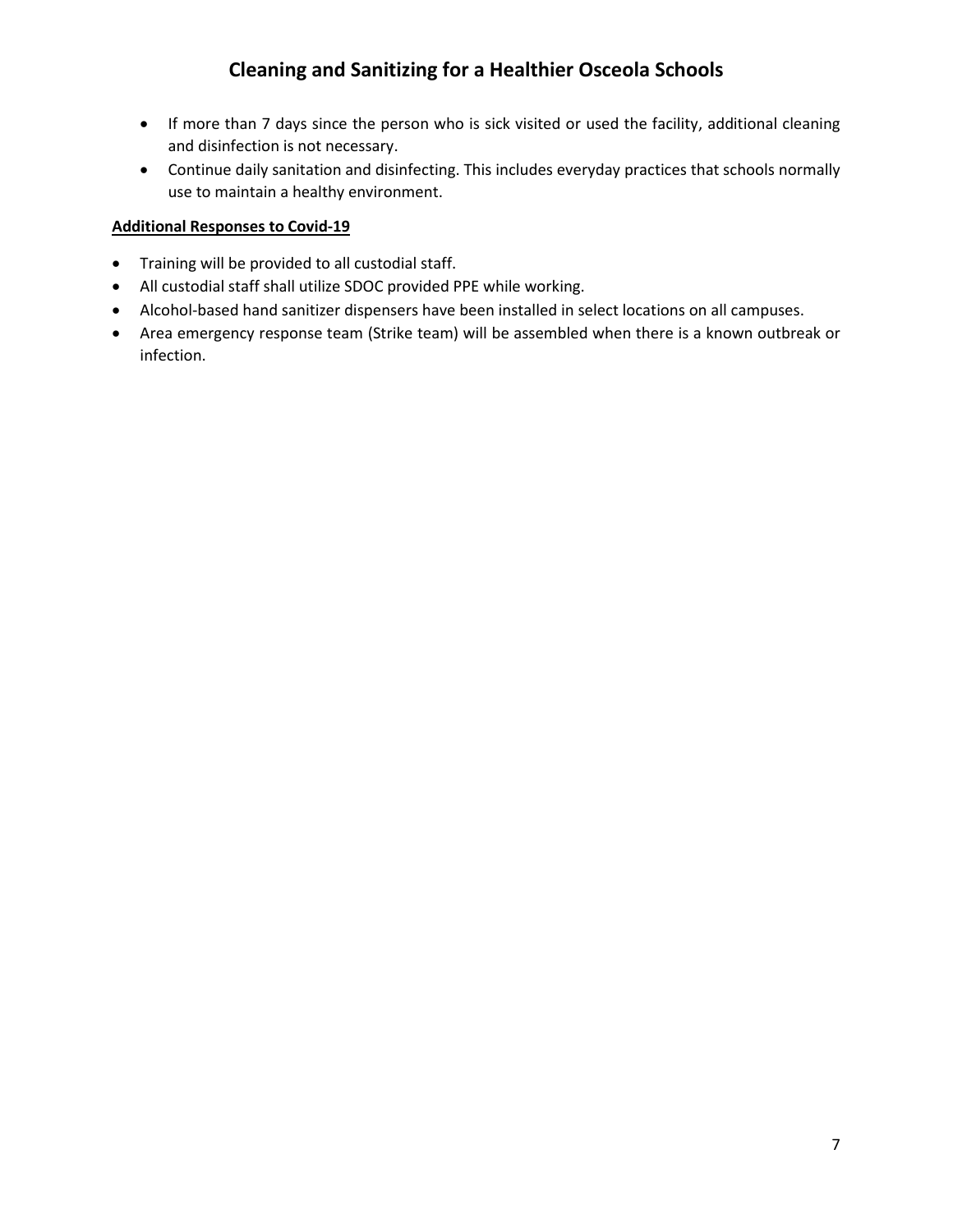# **NIGHTLY CLEANING CHECKLIST**

|                  | <b>CLASSROOM/OFFICES</b>                                       |
|------------------|----------------------------------------------------------------|
|                  | Sanitize/disinfect desktops as well as high-touch surfaces     |
|                  | Wipe down all stainless-steel/chrome fixtures                  |
|                  | Vacuum carpets/mop floors                                      |
|                  | Clean whiteboards                                              |
|                  | Empty pencil sharpener                                         |
|                  | Remove all trash/recycling cans from rooms, sanitize/disinfect |
|                  | Sanitize/disinfect all doors and frames                        |
|                  | Sanitize/disinfect light switch and door handle                |
| <b>RESTROOMS</b> |                                                                |
|                  | Clean HVAC vents                                               |
|                  | Clean light fixtures                                           |
|                  | Clean ceiling                                                  |
|                  | Clean/disinfect all wall tiles                                 |
|                  | Clean all mirrors                                              |
|                  | Sanitize all hand dryers                                       |
|                  | De-scale and disinfect all toilet and sink fixtures            |
|                  | Sanitize all toilet paper dispensers                           |
|                  | Sanitize paper towel dispensers                                |
|                  | Stainless steel polish all fixtures                            |
|                  | Empty and sanitize trash cans and sanitary containers          |